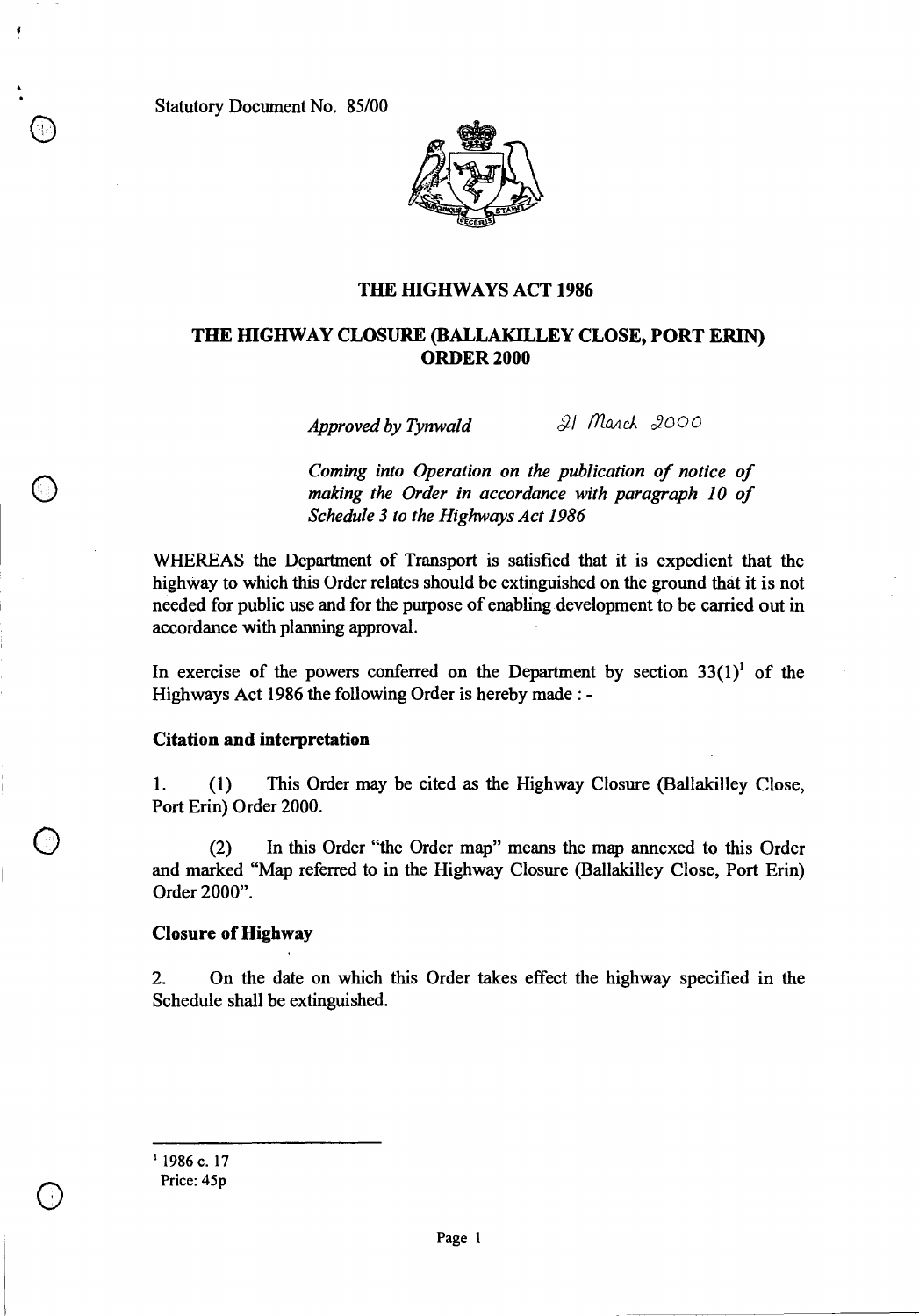### **SCHEDULE**

#### **HIGHWAY EXTINGUISHED BY THIS ORDER**

The following part of Ballakilley Close, Port Erin, namely : -

the whole of that portion of the lay-by between plots 31 and 33 from the pedestrian footway for a distance of 17.5m to its junction with the thoroughfare; more particularly shown by the shaded area on the Order map.

Made /0<sup>m</sup> Fébruary 2000 w

Minister for Transport

#### EXPLANATORY NOTE

#### *(This note is not part of the Order)*

This Order extinguishes that part of Ballakilley Close, Port Erin, which is no longer required for public use.

Subject to approval by Tynwald, the Order comes into effect on the publication of notice of making of the Order in accordance with Schedule 3 to the Highways Act 1986.